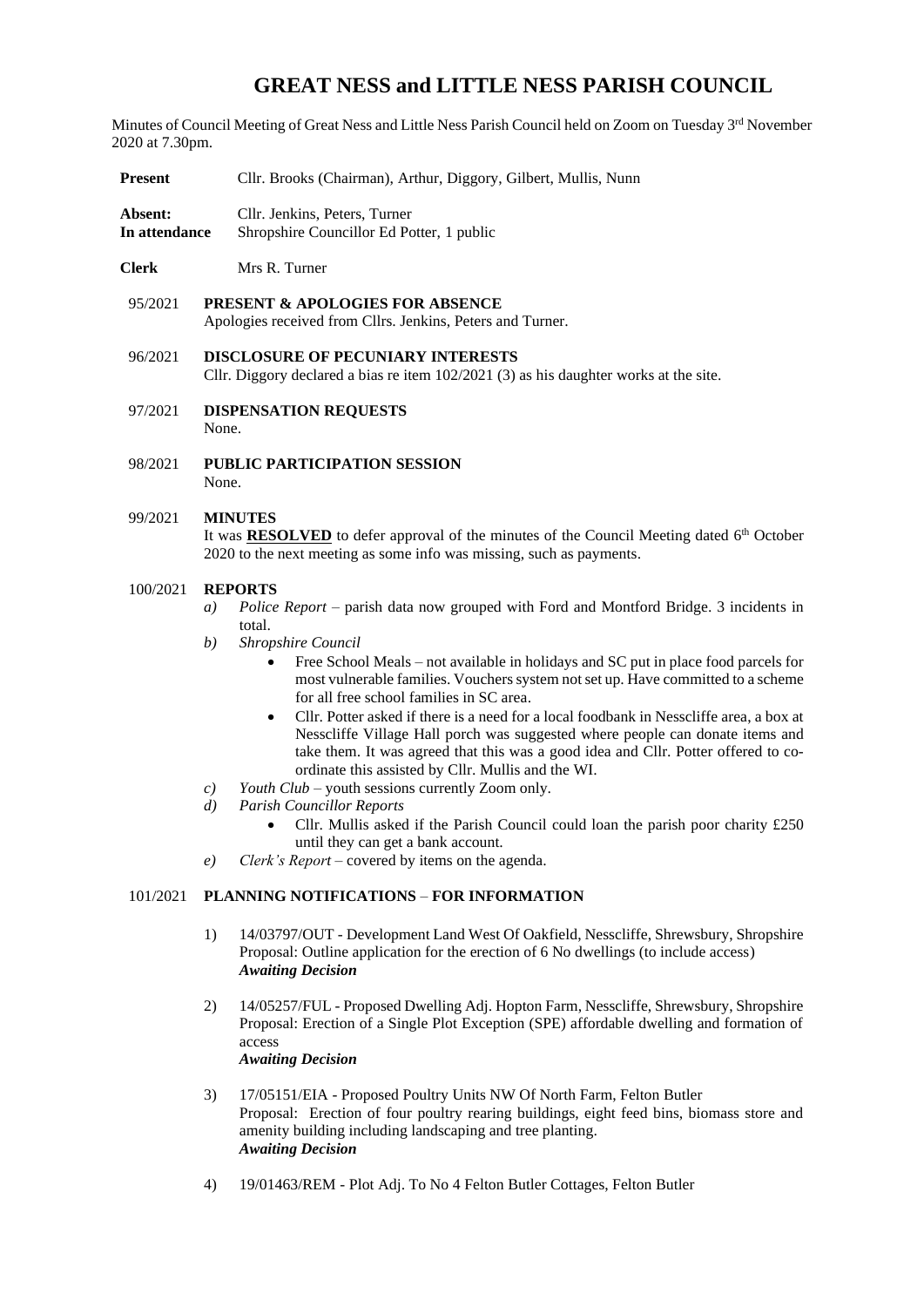Proposal: Reserved Matters application pursuant 14/01327/OUT for the erection of a detached dwelling and garage to include access *Pending Consideration*

- 5) 19/04714/FUL Proposed Development Land At Adcote School, Little Ness Proposal: Erection of 3No dwellings *Pending Consideration*
- 6) 20/03245/FUL Proposed Residential Development Land To The South Of, Little Ness, Proposal: Change of use of land formerly accommodating agricultural shed and concrete yard to domestic curtilage to be used by 3No dwellings to the north granted under Outline 16/05637/OUT and Reserved Matters 19/02816/REM *Decision: Grant Permission*
- 7) 20/00581/FUL Motor Fuel Limited, Service Station, Nesscliffe, SY4 1BZ Proposal: Erection of a coffee shop with a drive-thru; associated car, motorcycle and cycle parking; landscaping and associated works *Pending Consideration*
- 8) 20/03390/FUL Red House Farm, Little Ness, Shrewsbury, Shropshire, SY4 2LG Proposal: Erection of a steel portal framed cattle shed *Decision: Grant Permission*

#### 102/2021 **PLANNING APPLICATIONS – FOR CONSIDERATION** *(refer to links below)*

- 1) 20/03919/VAR Oak Field House Caravan, Little Ness, Shrewsbury, SY4 2LG Proposal: Variation of condition No.2 attached to planning permission 18/05446/VAR to reduce the size and repositioning of garage and carport Comments: It was **RESOLVED** to support the application.
- 2) Chapter House, Great Ness, Shrewsbury, Shropshire, SY4 2LE Proposal: Conversion of garage loft space to ancillary living accommodation to include access via external staircase and French door set to gain access Comments: It was **RESOLVED** to support the application.

*Cllr. Diggory took no part in the debate/vote on the following item.*

- 3) 20/03976/EIA Land Adjacent To The A5, Kinton, Shrewsbury, Shropshire Proposal: Erection of four poultry rearing buildings, nine feed bins, landscaping scheme and all associated works Comments: It was **RESOLVED** to support the application subject to the landscaping being in keeping with the present buildings.
- 4) 20/04001/FUL 22 Valeswood Lane, Valeswood, Little Ness, SY4 2LHP Proposal: Erection of part single storey part first storey rear extension; porch to front elevation Comments: None.
- 5) 20/04030/OUT Proposed Dwelling To The East Of 16, Queensway, Wilcott, Shrewsbury Proposal: Outline application for the erection of one detached dwelling to include means of access Comments: It was **RESOLVED** to object to this application. The parish council has concerns about the access to this site. When a prior application was made in 2011, these concerns were raised and still potentially stand; detailed plans are needed to evaluate access. The Pariah Council is also conscious that the Wilcott community cluster has exceeded its quota in SAMDEV and is about to become Open Countryside and therefore this application is not compliant with emerging Local Plan policy.
- 6) 20/04239/FUL Antlins Field, Valeswood Lane, Valeswood, Little Ness, SY4 2LH Proposal: Erection of first floor extension and detached carport Comments: It was **RESOLVED** to support the application.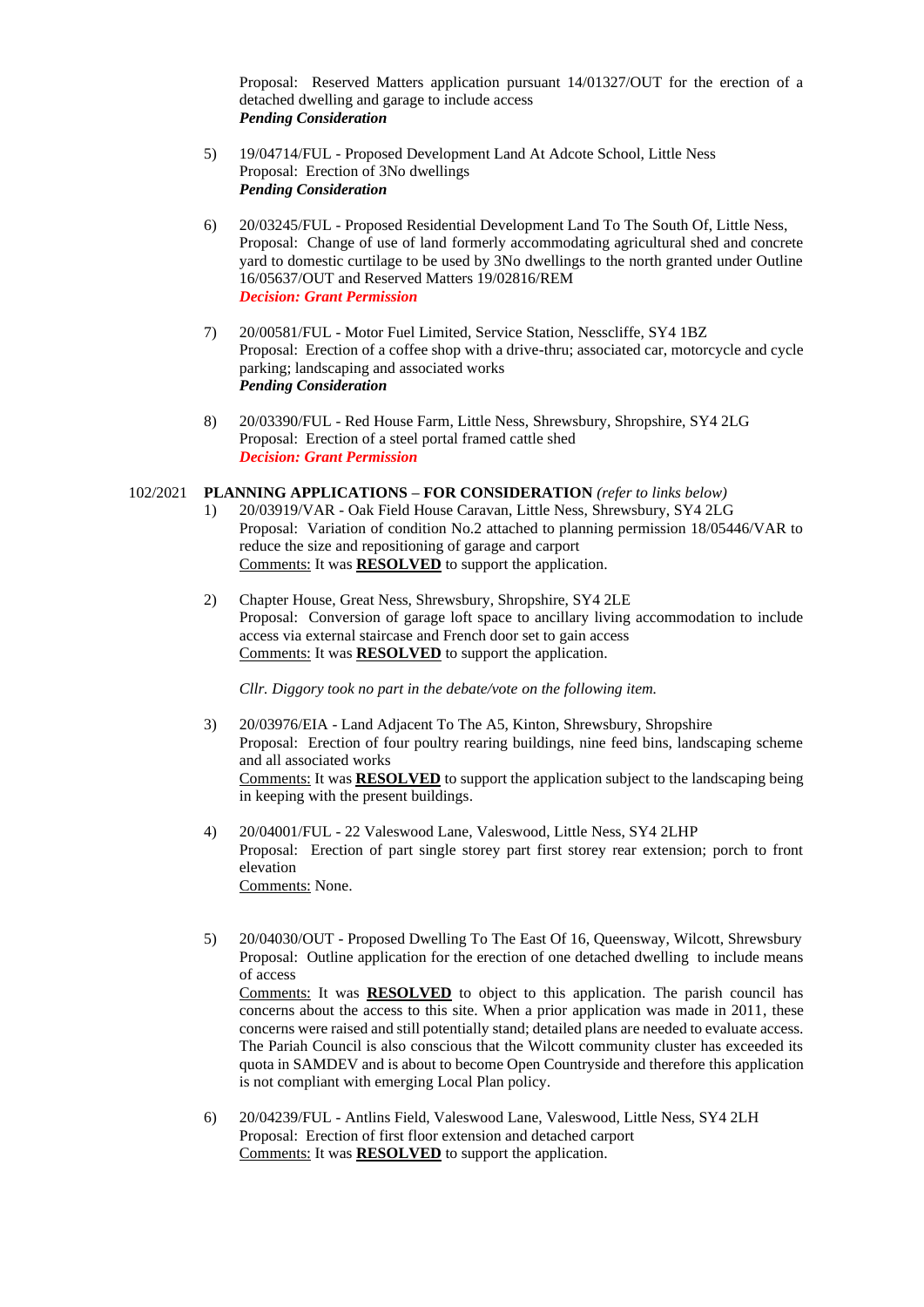7) 20/04211/FUL - Crowdy, Great Ness, Nesscliffe, Shrewsbury, Shropshire, SY4 2LD Proposal: Erection of single storey extension to rear elevation; installation of roof mounted solar panels to rear roofline and satellite dish to chimney; installation of replacement windows

Comments: It was **RESOLVED** to support the application subject to the materials being in keeping with the Conservation Area.

#### 103/2021 **PARISH MATTERS**

- *a) Pavements and overgrown hedges* hedges mostly cut. Footpath from Village Hall to Nesscliffe pavements to be sprayed by contractor soon. Brambles overgrowing the pavement just up from Nesscliffe hotel – Cllr. Diggory to speak to the landowner and follow up with SC Highways if no action in 2 weeks
- *b) Defibrillators* agreed to ask a local first aid specialist to test them and cover his out-ofpocket expenses.
- *c) Litter bins* Cllr. Diggory aiming to meet with Derek Furlong before Christmas
- *d) Traffic calming scheme feedback*  decision anticipated shortly on grant. It was noted that a handful of public comments had been made mostly supportive, one suggestion being a 30 to 40mph taper; it was noted that SC Highways had not supported this previously due to inadequate visibility on approach. Andy Gough is liaising with SC Highways to discuss crossing locations and process for seeking SC Highways approval.
- *e) Wilcott Lane one-way proposal* feedback had been received expressing concern due to the route being a bridleway. The possibility of build outs to give priority was suggested. Clerk to contact Dave Gradwell SC Highways.
- *f) Remembrance Sunday 2020* Cllr. Brooks had spoken to Lucinda Burns had wanted to organise a limited service but lockdown since taken precedence. Cllr. Gilbert to lay Nesscliffe wreath and Cllr. Nunn Little Ness one. Record to be kept of attendees for track and trace.
- *g) Reports of other parish matters* 
	- Issues with the hill refencing on the drops and damage to edging.
	- Gym building at Adcote

# 104/2021 **FINANCIAL MATTERS**

- *a) Draft budget 2021/22* deferred to December meeting.
- *b) Payments including payments made between meetings* **RESOLVED** to approve the following:

| Ref                   | Payee             | <b>Item</b>   | <b>Method</b> | <b>Net</b> | <b>VAT</b> | <b>Gross</b> |
|-----------------------|-------------------|---------------|---------------|------------|------------|--------------|
| P36-2021              | <b>SCPF</b>       | Pension       | SO            | £158.37    | £0.00      | £158.37      |
| P37-2021              | R Turner          | Salary        | SO.           | £817.08    | £0.00      | £817.08      |
| P38-2021              | Phil Brooks       | Expenses      | <b>BACS</b>   | £12.75     | £0.00      | £12.75       |
| P39-2021              | R Turner          | Expenses      | <b>BACS</b>   | £98.49     | £2.40      | £100.89      |
| P <sub>40</sub> -2021 | <b>Nesscliffe</b> | Grant towards | <b>BACS</b>   | £6,000.00  | £0.00      | £6,000.00    |
|                       | Village           | floor         |               |            |            |              |
|                       | Hall              |               |               |            |            |              |
| P41-2021              | <b>SALC</b>       | Training      | <b>BACS</b>   | £150.00    | £0.00      | £150.00      |
| P42-2021              | <b>SCPF</b>       | Pension extra | <b>BACS</b>   | £25.79     | £0.00      | £25.79       |
|                       |                   | payment       |               |            |            |              |

*c) Income received* – none.

#### 105/2021 **CORRESPONDENCE** – noted

- *a) SALC/NALC Info Bulletins*
- *b) Road closures: Overnight closure of A5 – March 2021*
- *c) Adcote Mill Bridge – delay to works*

#### 106/2021 **NEXT MEETING**

- *a) 1 st December 2020, 7.30pm on Zoom – Council meeting. CIL working group meeting to be arranged in November*
- *b) Items for next meeting agenda- to note requests*